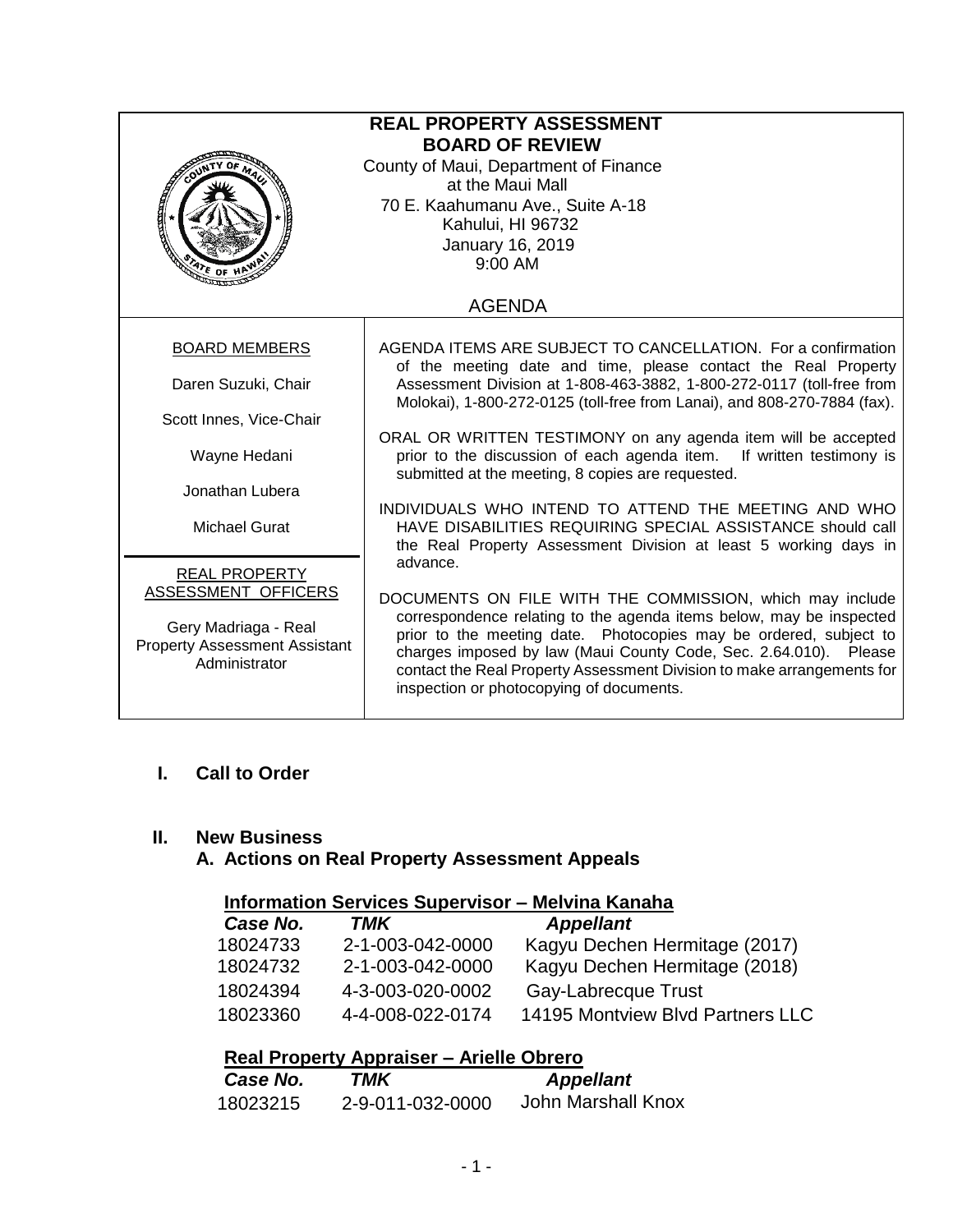## **Real Property Appraiser – LeeAnn Leynes**

| <b>TMK</b>                           | <b>Appellant</b>                                            |
|--------------------------------------|-------------------------------------------------------------|
| 4-3-010-002-0124                     | Robert John Allen                                           |
| 4-3-010-002-0136                     | <b>Gregory Lee Finch</b>                                    |
| 4-3-010-007-0223                     | <b>Talbot Family Trust</b>                                  |
| 4-3-010-007-0227                     | Tanya Natalie Erlach                                        |
| 4-3-010-013-0036                     | <b>Kathleen Chris Mayes</b>                                 |
| 4-7-010-042-0001<br>4-7-012-013-0000 | <b>Five Star Associates LLC</b><br><b>Legacy Assets LLC</b> |
|                                      |                                                             |

## **Real Property Appraiser – Dreu DeCastro**

| Case No. | TMK              | <b>Appellant</b>              |
|----------|------------------|-------------------------------|
| 18023260 | 2-1-004-088-0000 | Donna Mae Dowling             |
| 18023169 | 2-1-008-082-0083 | <b>Daniel Jeffrey Corwin</b>  |
| 18023358 | 2-1-008-083-0075 | Maui Montana LLC              |
| 18023246 | 2-2-028-007-0000 | Robert W Purdy Jr             |
| 18023224 | 2-3-003-117-0000 | John V Bailey Exemption Trust |

#### **Real Property Appraiser – James 'Kimo' Kurokawa**

| Case No. | TMK              | <b>Appellant</b>                     |
|----------|------------------|--------------------------------------|
| 18023091 | 2-1-019-053-0000 | <b>Russell Oliver Seheult Trust</b>  |
| 18023282 | 2-1-023-004-0125 | Roland J & Mona M Wolfe Trust        |
| 18023278 | 2-1-023-005-0089 | <b>Walter S Buckley Family Trust</b> |
| 18023346 | 3-9-017-094-0000 | <b>Lloyd Norquist Trust</b>          |

#### **Real Property Appraiser – Kari Stockwell**

| Case No. | <b>TMK</b>       | <b>Appellant</b>                         |
|----------|------------------|------------------------------------------|
| 18023683 | 2-1-008-074-0000 | Hart Wailea LLC (Commercial)             |
| 18023686 | 2-1-008-074-0000 | Hart Wailea LLC (Hotel and Resort)       |
| 18023285 | 4-2-001-024-0043 | Mark Hug                                 |
| 18023104 | 4-2-001-024-0055 | Sierra Pomaikai LLC                      |
| 18023846 | 4-4-008-022-0056 | 11852 East 16th Avenue Partners Ltd      |
| 18023402 | 4-4-008-022-0120 | <b>Bruce Whitten</b>                     |
| 18023110 | 4-4-008-022-0148 | James And Beverly Fulwiler Joint Venture |
| 18023360 | 4-4-008-022-0174 | 14195 Montview Blvd Partners LLC         |
| 18023081 | 4-4-008-022-0209 | <b>Stark Group LLC</b>                   |
| 18023135 | 4-4-008-022-0239 | Harry D Forman Family Trust              |
| 18023181 | 4-4-008-022-0263 | Betty J. Cantera Revoc Trust             |
| 18023088 | 4-4-014-006-0058 | Nader Shafii                             |
| 18023326 | 5-3-002-129-0000 | Peter E & Cathy Marie Link Trust         |
|          |                  |                                          |